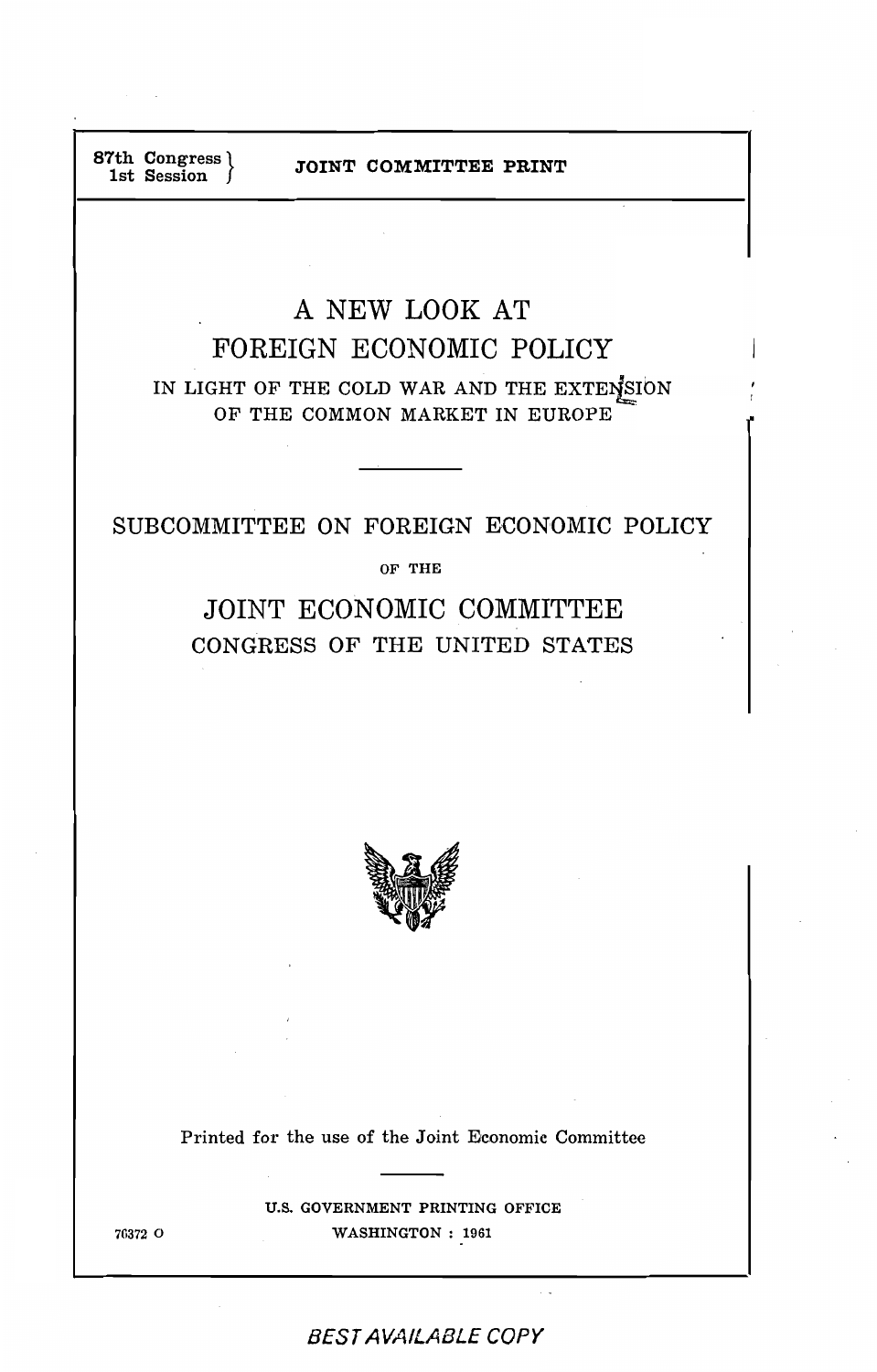## JOINT ECONOMIC COMMITTEE

### (Created pursuant to sec. 5(a) of Public Law 304, 79th Cong.)

## WRIGHT PATMAN, Texas, *Ohairman* PAUL H. DOUGLAS, Illinois, *Vice Ohairman*

#### HOUSE OF REPRESENTATIVES

RICHARD BOLLING, Missouri HALE BOGGS, Louisiana HENRY S. REUSS, Wisconsin MARTHA W. GRIFFITHS, Michigan THOMAS B. CURTIS, Missouri CLARENCE E. KILBURN, New York WILLIAM B. WIDNALL, New Jersey

## SENATE

JOHN SPARKMAN, Alabama J. W. FULBRIGHT, Arkansas WILLIAM PROXMIRE, Wisconsin CLAIBORNE PELL, Rhode Island PRESCOTT BUSH, Connecticut JOHN MARSHALl, BUTLER, Maryland JACOB K. JAVITS, New York

WM. SUMMERS JOHNSON, *Executive Director* ,JoHN W. LEHMAN, *Deputy Ea:ecutive Director* RICHARD J. BARBER, *Clerk*

## SUBCOMMITTEE ON FOREIGN ECONOMIC POLICY

## REPRESENTATIVE HALE BOGGS, Louisiana, *Ohairman*

SENATOR JOHN SPARKMAN, Alabama SENATOR PRESCOTT BUSH, Connecticute SENATOR J. W. FULBRIGHT, Arkansas SENATOR JACOB K. JAVITS, New York SENATOR J. W. FULBRIGHT, Arkansas SENATOR CLAIBORNE PELL, Rhode Island

II

REPRESENTATIVE HENRY S. REUSS, Wisconsin REPRESENTATIVE THOMAS B. CURTIS, Missouri<br>SENATOR JOHN SPARKMAN, Alabama SENATOR PRESCOTT BUSH, Connecticut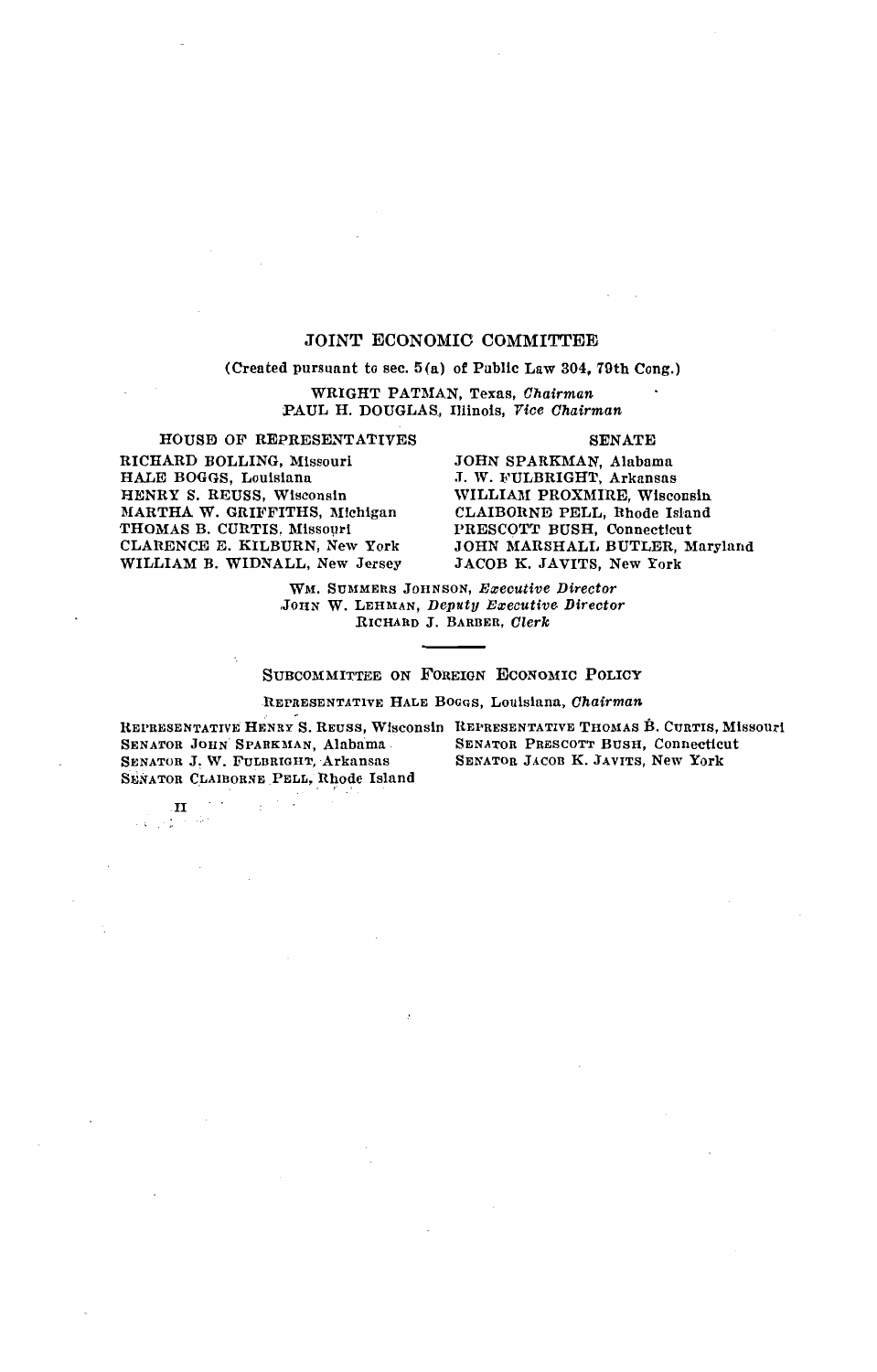# A NEW LOOK AT FOREIGN ECONOMIC POLICY

By

CHRISTIAN A. HERTER and WILLIAM L. CLAYTON

III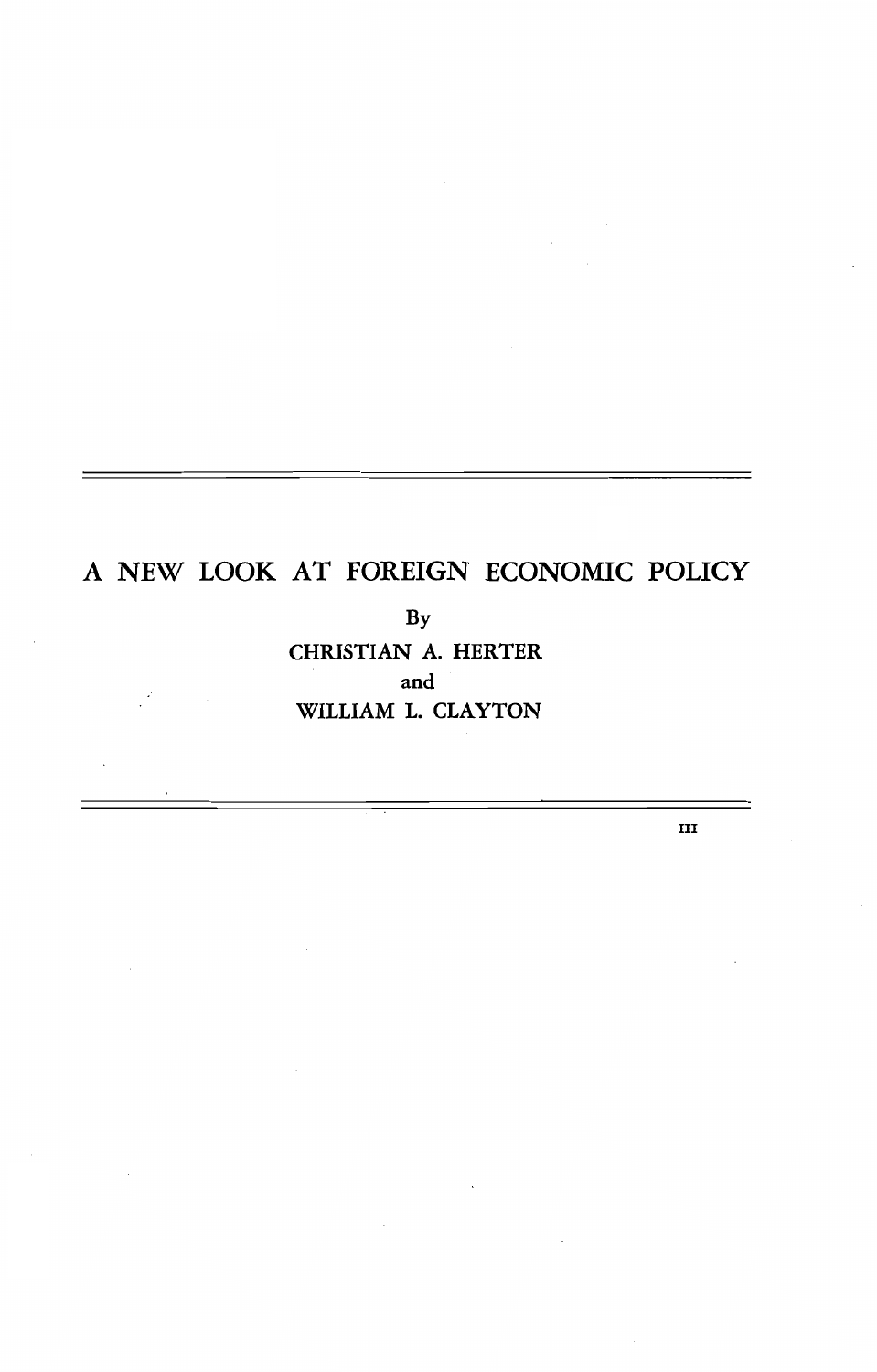# **LETTER OF TRANSMITTAL**

WASHINGTON, D.C., *October* 23, 1961.

Hon. HALE Boggs,

*Chairman, Subcommittee on Foreign Economic Policy, Joint Economic Committee, Congress of the United States.*

DEAR MR. BOGGs: In response to your request that we prepare for the Subcommittee on Foreign Economic Policy of the Joint Economic Committee of the Congress a statement of our views as to the course which the United States should pursue with respect to foreign economic policy, we are happy to send you such a statement herewith.

We have made this statement as brief as possible on the understanding that your subcommittee is having other studies made which deal in greater detail with some of the aspects of this problem.

We would be glad to discuss our views with you at any time, if you should so desire.

Respectfully,

*lsi* WILLIAM L. CLAYTON. *Isl* CHRISTIAN A. HERTER.

v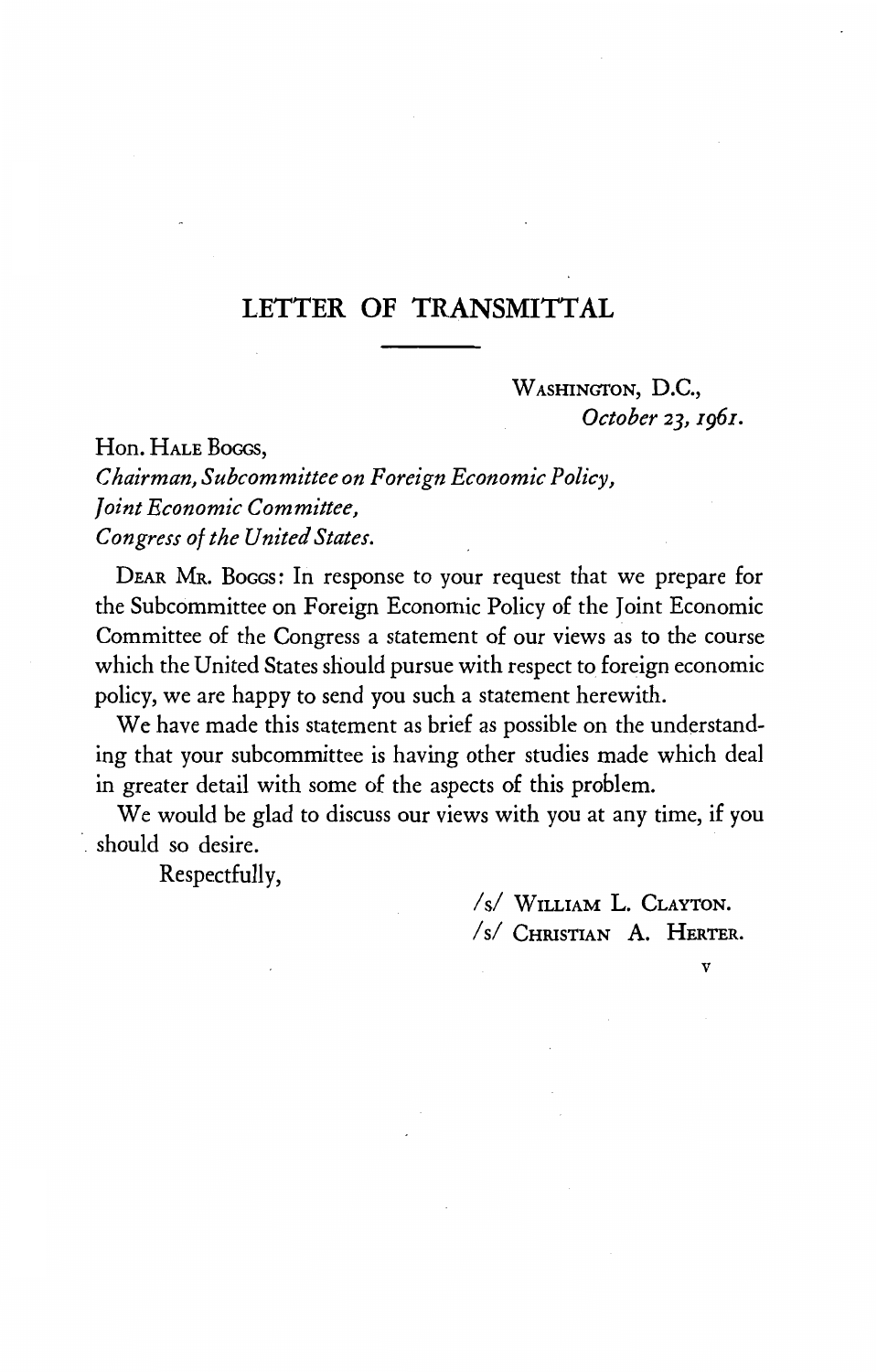# A New Look at Foreign Economic Policy

Twenty-seven years ago, with enactment of the Trade Agreements Act, the United States committed itself to a liberal foreign economic policy. That basic commitment has been renewed in eleven extensions of the act, but with restrictive amendments. Next year it must be renewed again. But "renewal" is a deceptive word if it suggests that what has been done eleven times in the past quarter century will suffice another time. It will not.

The time has come for the United States to take a giant step.

Two developments since the end of World War II pose the inescapable challenge and the one hope of answering it. The challenge is the cold war, in which the Soviet Union aims to divide the free industrial nations and at the same time win the underdeveloped countries of the world to communism.

The answer lies in the second development, the European Common Market. The nations of the free world must work together, as the Common Market "six" are doing already. In our experience we have found no international issues more divisive than economic issues. We assume that there will be no hot war. We are thinking in terms of winning the cold one.

Here is the situation:

There are 3 billion people in the world. About one-third live under Communist rule. One-sixth live in the major free industrial lands. The rest, who are one-half of the total, live in the poorer, less developed countries-the uncommitted or, as we prefer to call them, the "contested."

The I billion under communism live in a huge and relatively selfcontained land mass with enormous natural resources. All of their foreign trade and most of their domestic trade is conducted by the state. Their governments are totalitarian.

The one-half billion in the major industrial countries-the West plus Japan and Australia-live under stable popular governments. They possess preponderant economic power in the world community. This is a point of critical importance for the purpose we have under consideration. Eighteen percent of the world's population commands two-thirds of its industrial capacity. It is our firm conviction that the way in which this preponderant power is used will be a major factor in determining the issues and the outcome of the cold war.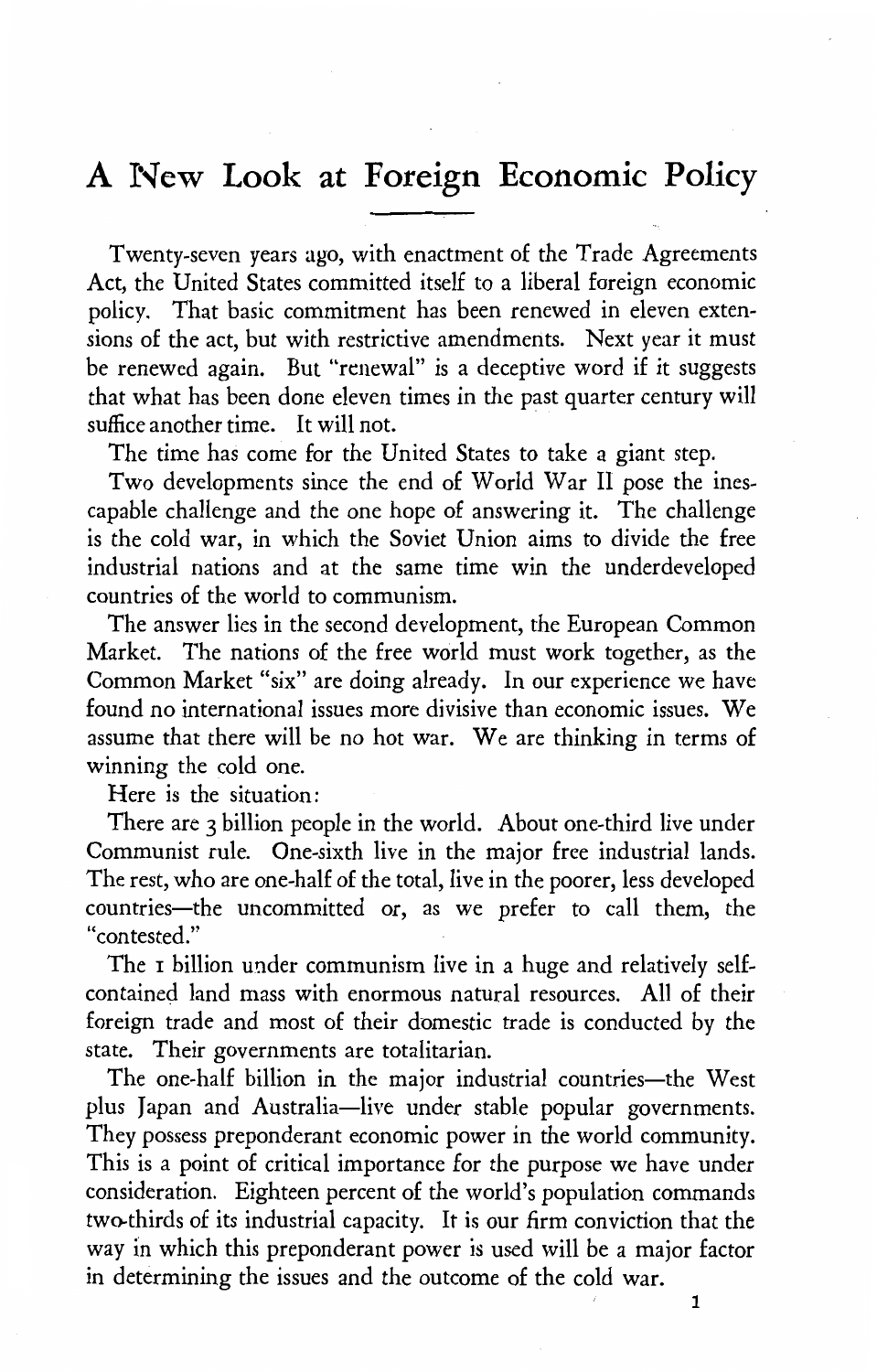The  $I_2$  billion people of the contested areas occupy one-half of the land surface of the earth, principally in the Tropics and farther south. They have vast natural resources of their own, but many of their people are hungry. Hunger and political instability go hand in hand.

The Communists are concentrating their subversive efforts principally on these poorer, underdeveloped countries. Soviet political and military pressures against these countries have been continuous since the end of World War II. In the 1950's the economic dimension was added.

Khrushchev fixed the terms of the cold war, in its economic aspect, in his declaration to the Twentieth Party Congress in 1956:

\* \* \* from the fact that we advocate peaceful competition with capitalism one should under no circumstances conclude that the struggle against the bourgeois ideology and against the remnants of capitalism will be relaxed by our people; our task consists in a continuous attack on the bourgeois ideology and the unmasking of its antisocial and reactionary character.

The declaration of Soviet economic hostilities against the non-Soviet world has been made. The immediate objective in this war is the control of the contested countries, more than three score and ten in number. The ultimate objective is the control of the world. The struggle will be relentless, irreconcilable, merciless. The West need expect no quarter from the enemy. If Western determination is less than the Soviet bloc's, eventual Soviet triumph is assured.

In all of the contested countries, particularly those just now emerging from colonialism, the Russians have organized groups of native Communists who preach to the people, over and over again, that the best and quickest way to raise their level of living is by the Communist system. And who can say that people who have always been slaves to hunger will not put food before freedom?

In forming policies to meet the situation described, three significant facts of current life must be kept in mind;

I. *The increasing interdependence of nations.* Domestic economic policy can no longer be made without regard to possible external effects, nor can existing external conditions be ignored when domestic policy is being shaped. This country has known for years that it is not an isolated political system. It must realize that that is no less true of the body economic.

This is particularly the case for the United States because it possesses preponderant economic power in the Western community. If the United States domestic policy is damaging to Western unity, the West is diminished in the cold war. The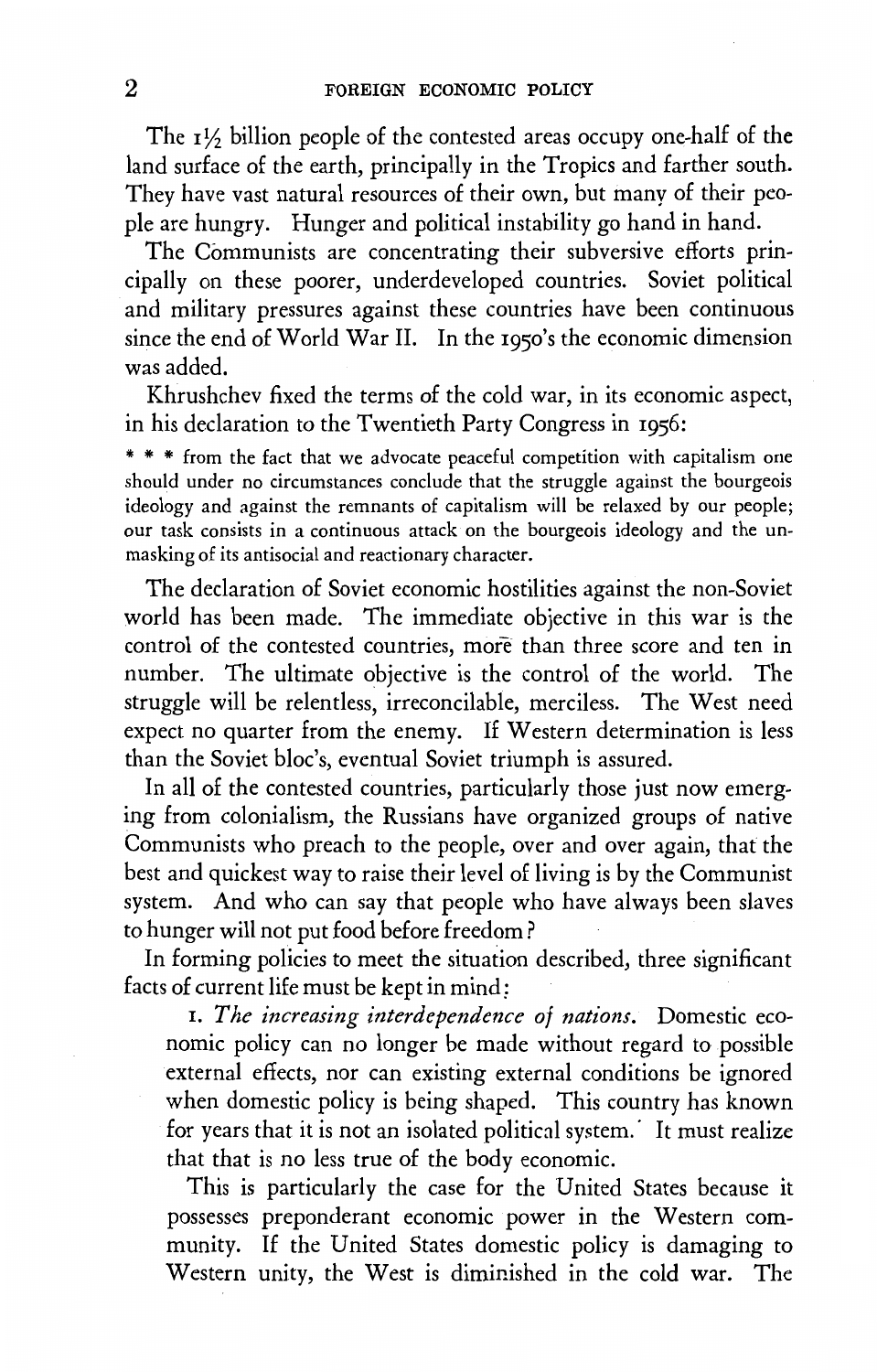same may be said of the domestic policy of any of the principal allies.

It is ironic that the United States should continue to erect barriers against the nations whose raw materials it, in fact, must have. Despite its domestic resources it must import many of the raw materials essential to its industry. So far as we know the only major mineral the United States has in exportable surplus is coal. The Automobile Manufacturers Association lists 38 imports necessary to the production of motor vehicles. The telephone companies list 20 imports from many lands-in Asia, Africa, and South America-which are essential to their industry.

The domestic agricultural policy of the United States is the base of its import quota system. If it continues to support farm prices above world levels, obviously it will continue to have a restrictive quota system.

On a broader scale, the lesson of unbalanced international payments is there for all to see. Few even dreamed so recently as 5 years ago that there would be talk of American costs, interest rates, and taxes in the same breath with gold and "hot money."

*2. The new role of technology.* We are impressed by a statement of Dr. Guy Suits, of the General Electric Laboratories:

Growth (in science and technology) has been so rapid that 90 percent of all the scientists who ever lived must be alive today. Science and technological change had almost no impact on the outcome of World War I, while it was a major factor in World War II \* \* \* Lord Keynes didn't recognize technological innovation as a factor in the economy 20 years ago, yet today it assumes major proportions.

Technological change has been a determining factor in the conflicts of the past two decades. It would be folly to suppose that it will be a smaller force in the future.

We have been impressed also by a statement of Gerard Piel, publisher of the *Scientific American,* in his brief paper, *Consumers of Abundance.* Dr. Pie1 observed, and we feel correctly, that "the advance of technology has begun to outstrip our capacity for social invention." He noted particularly that in the past several years "despite a steady rise in gross national product, unemployment has been rising."

In effect, while abundance has been definitely achieved in the West by the advance of technology, Western institutions are no longer able to keep abreast of the rapid change. In many sectors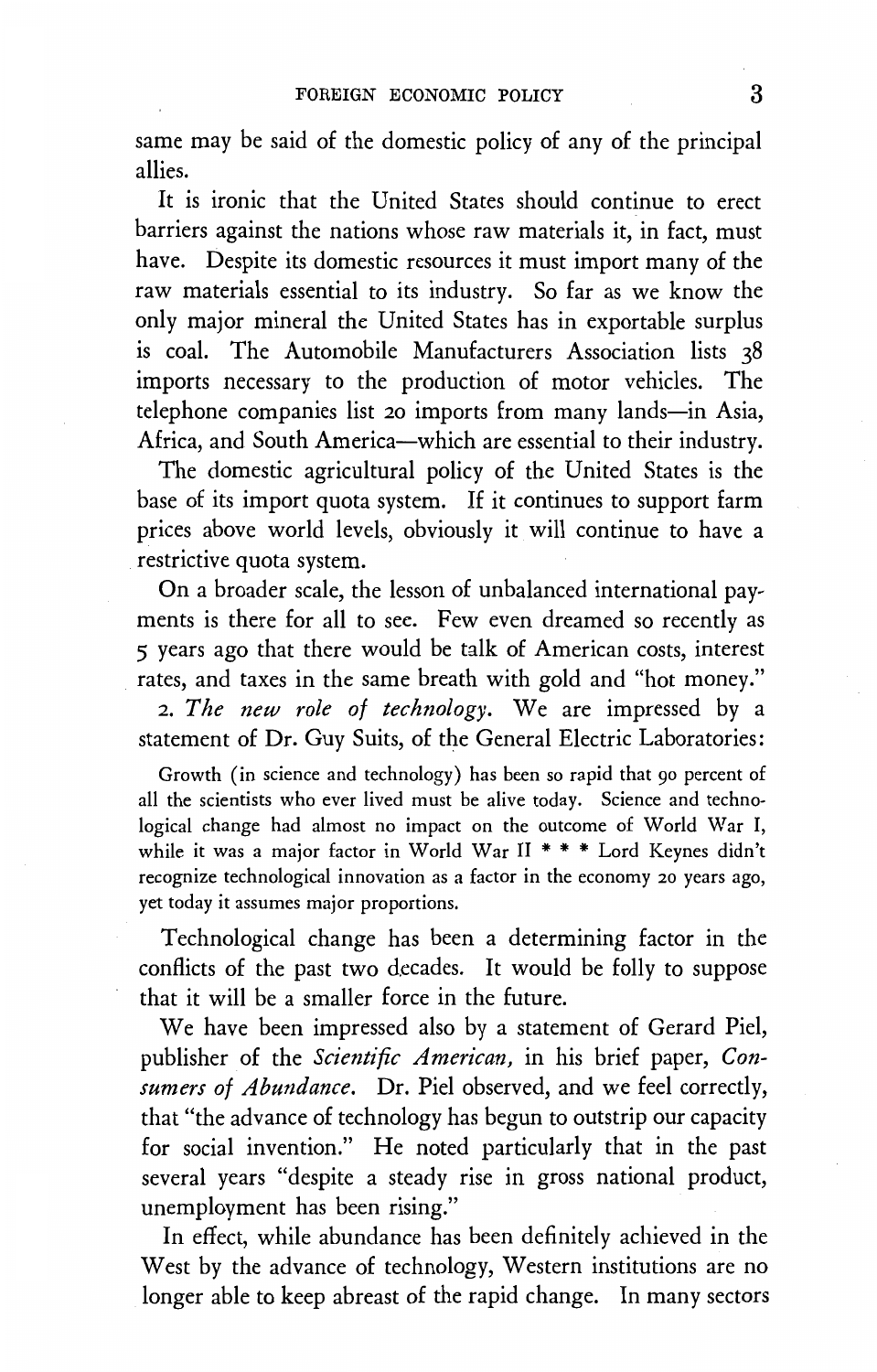of Western opinion, automation has taken on the aspect of a serious menace, although it is an indispensable factor in military security, competitive parity in the world economy, and the ultimate relief of Western man from the stultifying effects of repetitive labor.

3. *The population eruption.* A score or more of the countries in the contested areas are now growing at a Malthusian rate; i.e., their populations are doubling every 25 years. In this connection, we would like to quote from the preface to Prof. Philip M. Hauser's distinguished volume, *Population Perspectives:*

The revolutionary changes in population size, composition and distribution during the modern era, and especially during the course of this century, have precipitated problems which are among the most serious confronting the contemporary world.

The United States has been aware of the effects of population change right at home. The rapid migration of the rural population to the cities in the wake of an irresistible technological advance in agriculture has had grave effects on the urban areas. "Exploding cities" are a matter of concern. The situation may become much worse as the increasing younger generations disperse into the suburbs.

The explosion of cities in the United States comes at a time when Japan, in contrast, has achieved a historic measure of population restraint. An authoritative view of the effects of this unprecedented development must await careful and extended inquiry, but there is no escape from the conclusion that it has had very favorable effects on economic developments in Japan.

Our main concern in the population explosion is with the contested countries. These populations are growing at a rate double that of the Western community, but they possess only a negligible fraction of the economic resources of the West. In these circumstances of unprecedented proliferation, the daily struggle for food and space among populations already undernourished cannot fail to become more bitter. This is our concern.

Overt social conflict is a commonplace affair in the Malthusian world. It is a kind of conflict upon which the agents of world communism feed and upon which the fate of unstable governments often rests. In the contested countries of the world, the average income of hundreds of millions of people is about \$100 per year, as against about \$2,500 in the United States. Most of these people have gained their political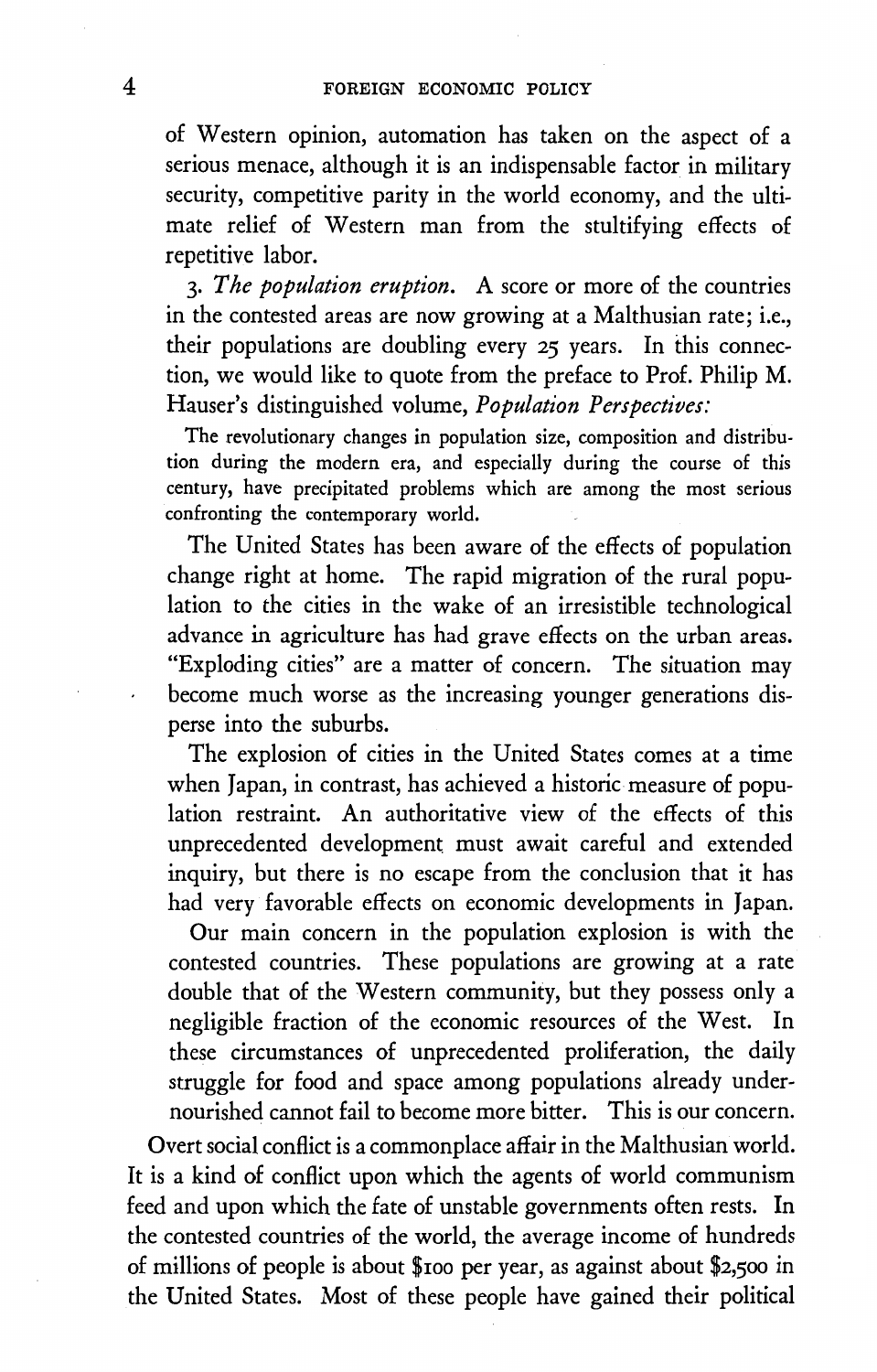freedom since the end of World War II. While they intend to retain that freedom, they are even more determined to raise their level of living, with more to eat, more to wear, and better houses in which to live.

The gap between the developed and the less developed countries hits close to home in the case of Latin America. Frank Tannenbaum, professor of Latin American history at Columbia University, says in a recent article entitled *The United States and Latin A merica-The Sins of the Fathers:*

Stated simply, the task we face in Latin America can be put in a single question. What can the United States do to help bridge the gap that lies between a \$2,500 average annual income in North America and the \$200 average income in Latin America? \* \* \* The difference in income is so wide that, until it is narrowed, we cannot expect the people of those countries to identify themselves with our aspirations, projects, or policies.

Let us look at some of the things that the United States has done which have the effect of curtailing the markets for Latin American products, thus reducing their income and widening the gap between the rich and poor countries. At the behest of politically powerful minority groups in this country the Government has instituted import quotas on lead, zinc, and petroleum. For many years there have been import quotas on sugar and other agricultural commodities. There is an export subsidy on the export of our cotton. All of these things are produced in Latin America.

So long as there is great disparity in living standards between the industrial and the contested countries, today's rapidly shrinking world will not be a peaceful place in which to live. The economic gap between the two groups of countries is now widening. The gap must be narrowed. Otherwise, permanent world peace is an illusion. The gap can be narrowed while raising the living standards of both groups.

But time is running out.

Almost precisely 99 years ago, on December I, 1862, Abraham Lincoln said in a message to Congress:

The dogmas of the quiet past are inadequate to the stormy present. The occasion is piled high with difficulty, and we must rise with the occasion  $* * *$ we must think anew and act anew. We must disenthrall ourselves and then we shall save our country.

The Trade Agreements Act as it stands today is hopelessly inadequate to meet conditions as they are and as we can see them developing.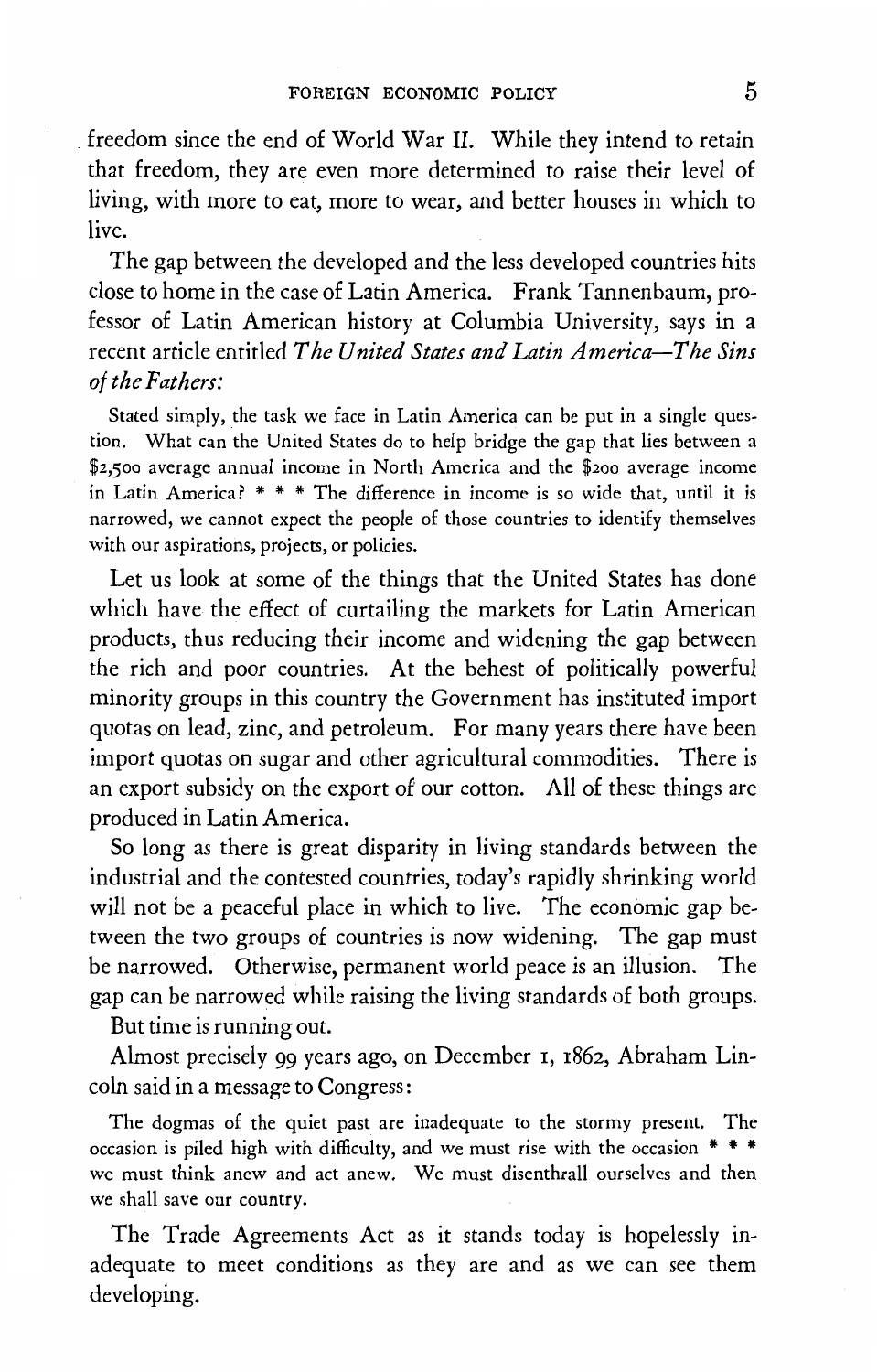The last renewal of the act, in 1958, was hailed for its long term. Four years is the longest that any renewal has run. But it was less meaningful than it appeared to be. The negotiating authority vested in the President was small, and when the American negotiators prepared to do the actual negotiating at this year's session of the General Agreement on Tariffs and Trade in Geneva, they found themselves hamstrung by the law's protective clauses.

At this juncture we see only one course to consider as the Reciprocal Trade Agreements Act presents itself for action next year.

If the act were allowed to expire, this would be a clear victory for protectionism. The symbol of our liberalism would be gone. The President's negotiating authority would be gone. But the protectionist clauses of the act would remain, for they are permanent law.

The challenges of the times demand a substantial broadening and reshaping of the act for another term of several years. This approach recognizes the limitations of the act as now written, and recognizes that the United States needs an enormously stronger hand than it has if it is to meet the competitive challenge that is built into the Common Market. But we hope that this would not mean a postponement of reckoning with the greater question we must face.

.We believe that the United States must form a trade partnership with the European Common Market and take the leadership in further expanding a free world economic community.

As a minimum step in that direction, the Trade Agreements Act must give the President authority to negotiate tariff reduction across the board in place of his present authority to negotiate item by item. Our allies in Europe are no longer dealing in item-by-item terms, and we must adapt our negotiating authority accordingly.

It is frequently suggested that there be a Federal program to aid industries and workers, and even whole communities, injured by competing imports, to help them adjust to new ways of economic activity. We believe that the dislocations of labor or capital as a result of increased imports can be adjusted better by the affected parties than by the Government, but we would support a public program for extreme cases.

We note that the government-aid adjustment program of the Common Market itself has had relatively little use. Actually, in this country it is hard to find an industry whose troubles can be traced to imports alone, and we suspect that too liberal an adjustment assist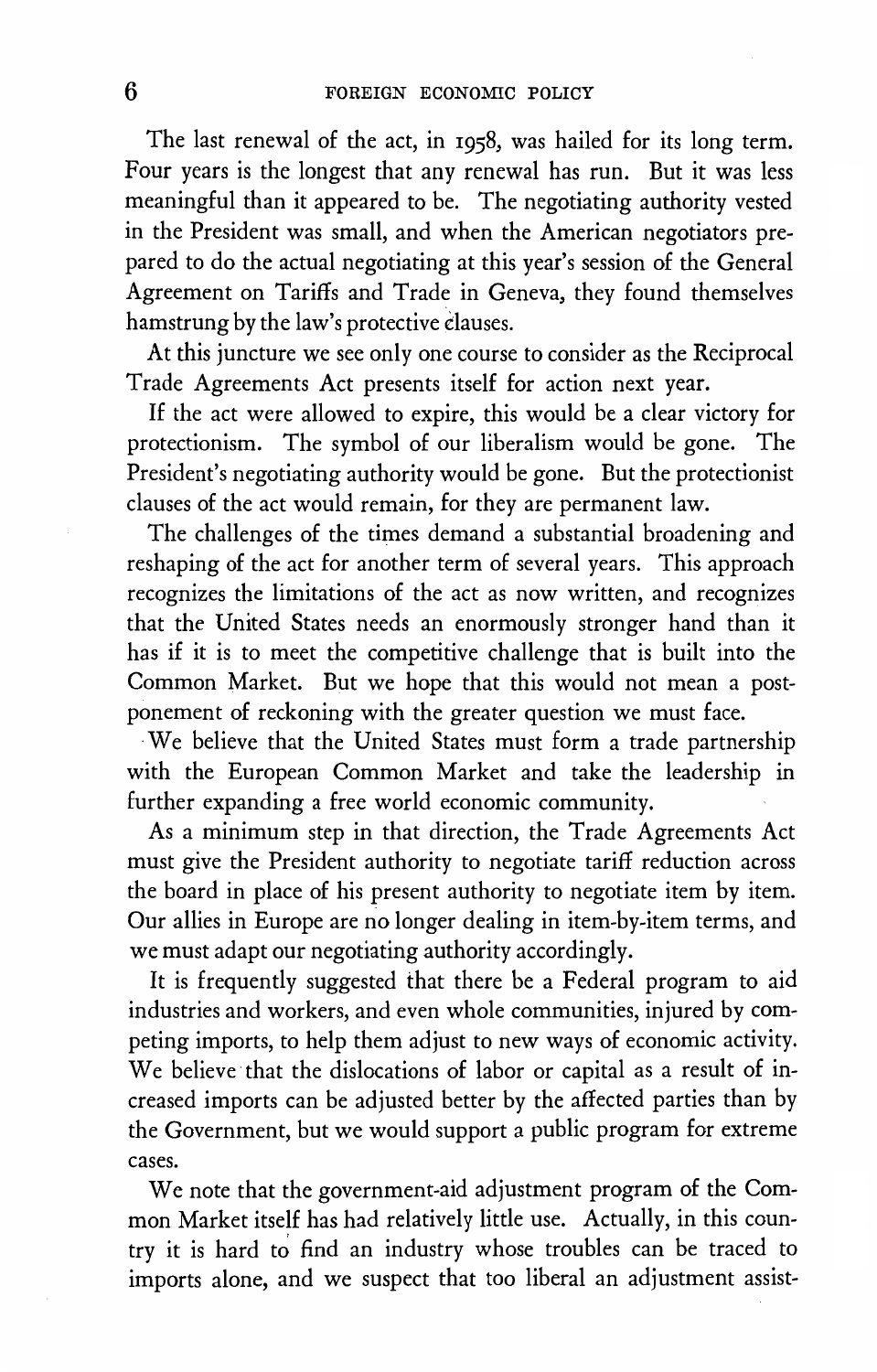ance program would be more of a temptation to inertia than a stimulus to innovation.

More than any broadening or reshaping of the existing law, however, we believe that the most hopeful vehicle for strengthening the West and thus for defeating Khrushchev in the cold war is to be found in the example of the Common Market. The object of a common market is to enlarge the number of consumers within a free trade area. The United States was formed into a common market when the Thirteen Colonies were welded into one nation by adoption of the Constitution.

For many years Europe has dreamed of a United States of Europe. Now they have made a beginning. Unfortunately only six countries joined in the initial effort. Seven others formed instead the European Free Trade Association, thus creating a rival organization and a serious breach in a vital area.

The recent decision of Britain and other Western European countries to open negotiations for joining the Common Market "Six" gives promise that one of the elements of Western disunity soon will be eliminated. So long as Western Europe is divided by the "Six" and the "Seven" there is not only a lack of economic unity, there is great danger that this will lead to grave political differences. The New York *Times* has referred to Britain's announcement as a turning point in history. Indeed it is. The Common Market ushers in an age of new competition, new ideas, and new initiative.

But the happy prospect of healing Western European differences still leaves the two sides of the Atlantic with a gap in economic policies that is getting wider, not narrower, all the time. On the one hand, Western Europe, for centuries divided into many separate economic and political compartments, is attempting now the elimination of her internal trade barriers and their customs houses so that her 325 million people and their goods can move freely from one country to another. On the other hand, the United States is in reverse. It takes too frequent refuge in protectionist devices. But even if this country stood still it would be drifting backwards because it would not be keeping pace with Europe's determined move forward.

At the close of World War II the United States embarked upon a policy designed to bring about a great expansion in the world economy. There resulted the GATT and later the Marshall Plan, with the Organization for European Economic Cooperation to implement it. OEEC, now the larger Organization for Economic Cooperation and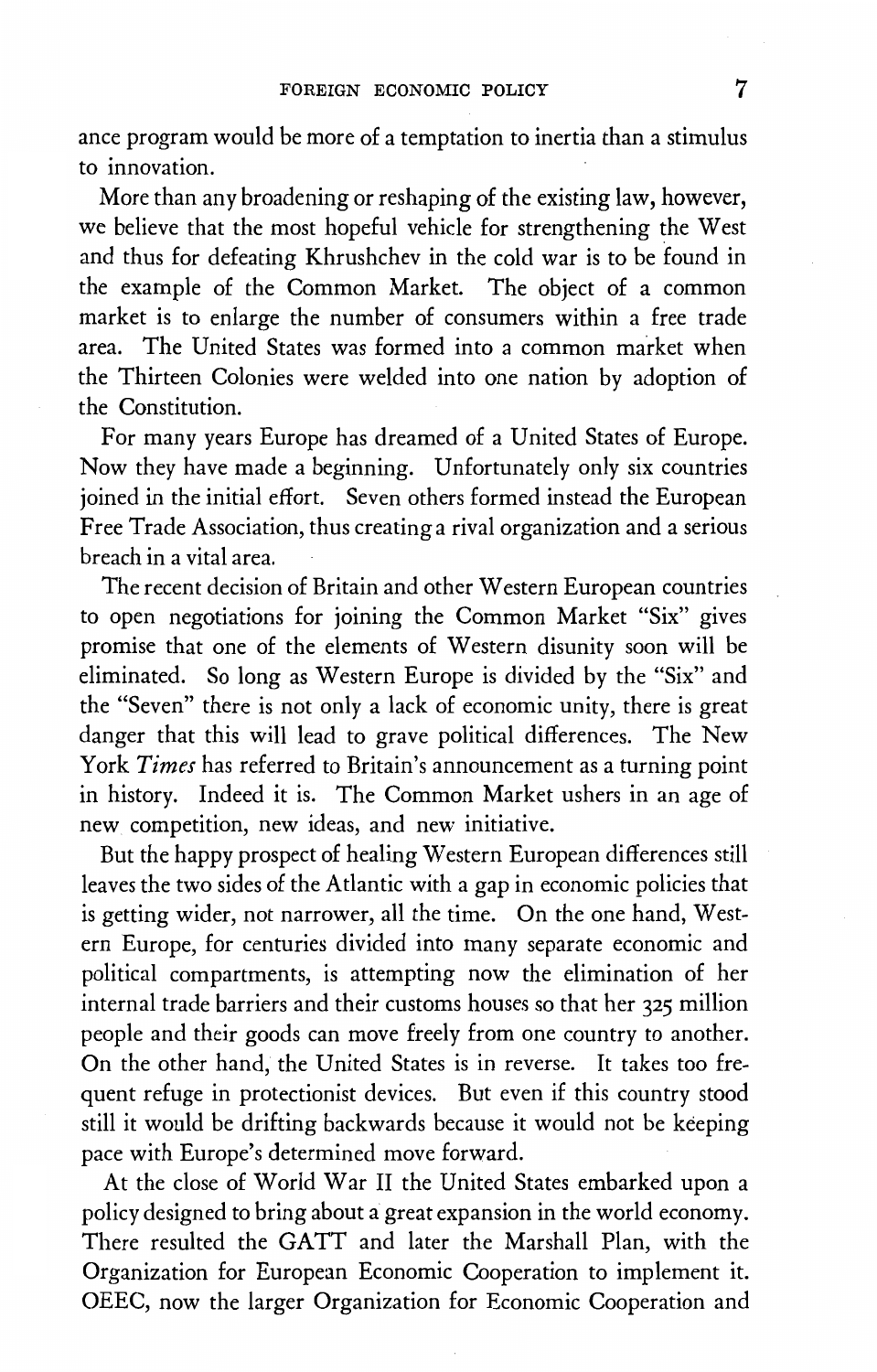Development, was organized at the request of the United States by countries recipient of Marshall Plan aid. It is perhaps not too much to say that it was the father of the Common Market. (It is interesting now to recall that the American proposal for an OEEC caused the Russians to walk out of the first international Marshall Plan meeting in 1947, and to force Poland and Czechoslovakia to withdraw their tentative acceptance of Marshall Plan aid. The Soviet Union realized then that such a group might one day become an effective roadblock to Communist ambitions.)

If the United States is to continue to meet its responsibilities of Western leadership in preserving the freedom of the Western World, it must again, as in 1947, put the national and international interest ahead of the short-term, special interest of its politically powerful minority groups. It cannot be repeated too often that communism is waging war against the West-relentlessly, craftily, cunningly. The West will lose this war unless it can maintain Western unity and can keep the contested countries independent and out of the Communist bloc.

If the Communists are able to win and organize most of the con· tested countries, communism will dominate the world. The West has NATO, but it is limited largely to a military alliance. There will probably be no shooting in Khrushchev's war. The Communists have a cheaper, shrewder way. They plan to take us alive, with all our assets intact. If they can encircle us, our grandchildren will live under communism, as Khrushchev has said. Western unity is essential to Western survival.

The 20 OECD countries-18 Western European countries plus the United States and Canada-comprise one-half billion of the most highly industrialized peoples in the world. Acting in unity, there is almost nothing that they could not do. Unfortunately, they are not so acting. Except for the Marshall Plan, the Communists have held the initiative and the West the defensive in this worldwide struggle. Defensive postures win few wars.

If the United States fails to associate itself with the Common Market movement there will be constant economic friction between Western Europe and the United States and its allies in the Pacific. A unified Western Europe, with its highly developed industrial and technological complex and its disciplined workers, would comprise the most efficient workshop in the world.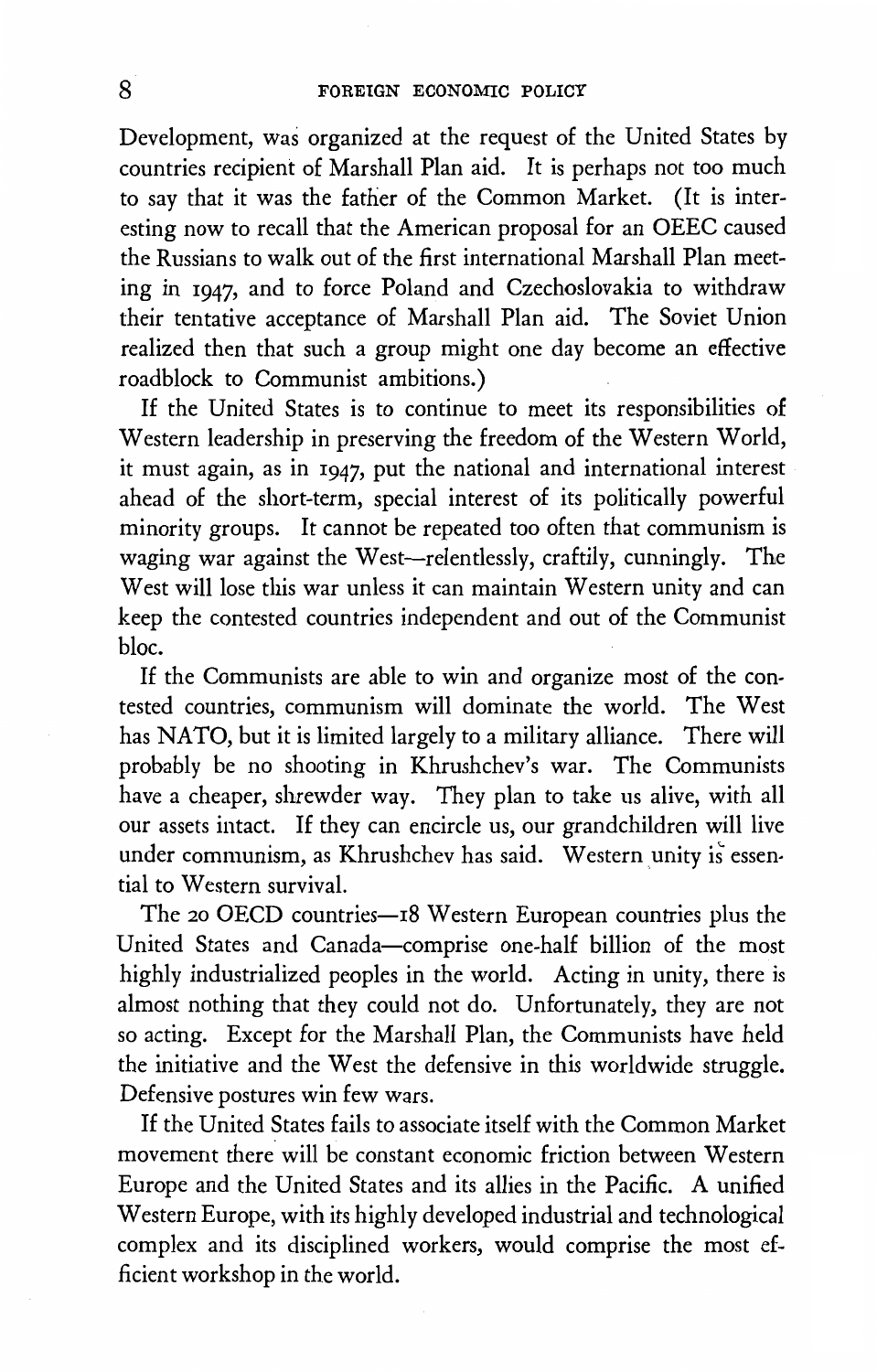Heretofore, the United States, with the largest home market in the Western WorId, has been able to offset high wages (three times the Common Market average) by the mass production of goods, thus keeping costs on leyels competitive with those of other industrial nations. The European Common Market already has a home market, in terms of population, almost as large as that of the United States. If all, or nearly all, the Western European countries join the market, as we expect they will, it will then have a much larger home market than the United States, and the implications of that are only too clear.

The Common Market is justifying the most optimistic expectations of its friends. Official reports show that, since 1958, trade among the "Six" has risen by approximately 50 percent-a growth far greater than shown by any other industrial nation. Businessmen of the "Six", many of whom originally opposed this plan for eliminating tariffs, quotas, and other protective barriers, are now in the forefront of pressures for speeding up the transition. As the provisions of the market went into effect there were marked increases in sales of Volkswagen automobiles in France and Renaults in Germany. Also, the number of mergers and corporate alliances across national boundaries has increased rapidly.

By far the biggest, most reliable and profitable markets for United States exports are in the industrialized countries of the free world. When competition has forced all or practically all such countries to join the Common Market, the only way this country can hope to hold its export markets is by associating itself with the Common Market movement. And the United States must hold and add to its export markets, to pay for essential imports and to permit continuation of its heavy commitments abroad. '

The longer the United States waits, the more difficult it will be to align its trade policies to match the Common Market's own actions. By the end of this very year, the "Six" will have reduced their tariffs to each other by 40 to 50 percent.

Thus we recommend that the United States open negotiations, as soon as practicable, for a trade partnership with the European Common Market, at the same time stressing the absolute necessity of enlarging the area.

It should not be difficult to show the contested countries that their best interests demand that they associate themselves in this historic process. Among those countries, including the 42 that have gained